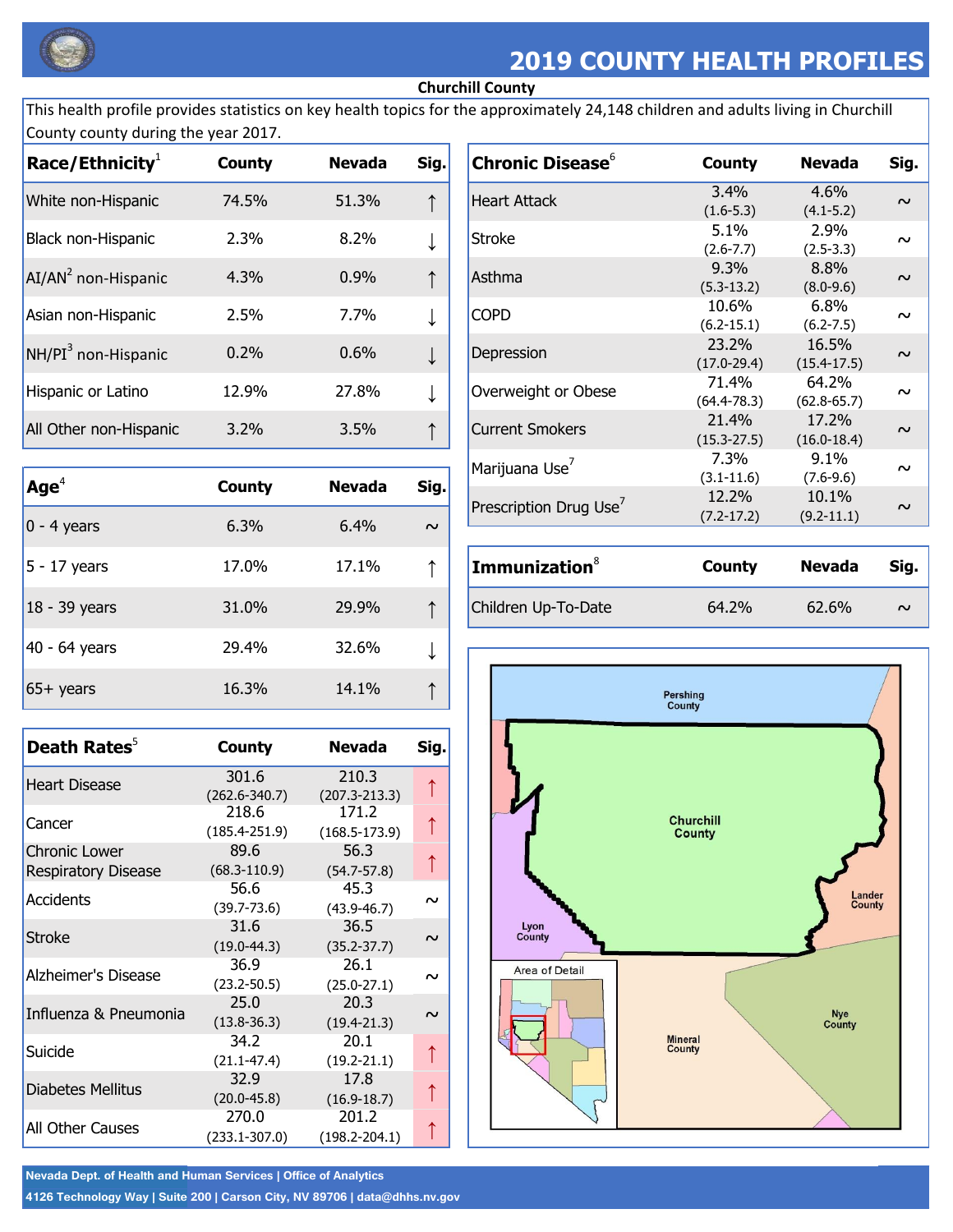

**Churchill County 2019 COUNTY HEALTH PROFILES**

| <b>Substance Use</b>                   |                                   | <b>County</b>                | <b>Nevada</b>                                          | Sig.   |
|----------------------------------------|-----------------------------------|------------------------------|--------------------------------------------------------|--------|
|                                        | All Drug-Related<br><b>Visits</b> | 925.3                        | 1,314.2<br>$(841.6-1,008.9)$ $(1,305.0-1,323.4)$       |        |
| Emergency<br>Room                      | Meth                              | 244.1<br>$(201.1 - 287.1)$   | 394.8<br>$(389.8 - 399.9)$                             |        |
| Encouters <sup>9</sup>                 | Opioid                            | 283.5<br>$(237.2 - 329.8)$   | 253.6<br>$(249.5 - 257.6)$                             | $\sim$ |
|                                        | Alcohol                           | 1,193.0                      | 1,052.7<br>$(1,098.0 - 1,288.0)$ $(1,044.5 - 1,061.0)$ | ↑      |
|                                        | All Drug-Related<br><b>Visits</b> | 996.1<br>$(909.4 - 1,082.9)$ | 983.3<br>$(975.3 - 991.3)$                             | $\sim$ |
| Inpatient                              | Meth                              | 242.1<br>$(199.4 - 284.9)$   | 293.4<br>$(289.0 - 297.7)$                             |        |
| Admission <sup>9</sup>                 | Opioid                            | 368.1<br>$(315.4 - 420.9)$   | 301.4<br>$(297.0 - 305.8)$                             | ↑      |
|                                        | Alcohol                           | 795.3<br>(717.8-872.9)       | 668.3<br>$(661.7 - 674.9)$                             | ↑      |
| Overdose<br>Death<br>Rate <sup>5</sup> | All Drug-Related<br>Overdoses     | 23.7<br>$(12.8 - 34.7)$      | 21.5<br>$(20.6 - 22.5)$                                | $\sim$ |
|                                        | Meth                              | 13.2<br>$(5.0 - 21.3)$       | 10.4<br>$(9.7 - 11.1)$                                 | $\sim$ |
|                                        | Opioid                            | 14.5<br>$(5.9 - 23.1)$       | 15.5<br>$(14.7 - 16.3)$                                | $\sim$ |
|                                        | Alcohol                           | 50.1<br>(34.1-66.0)          | 33.7<br>$(32.4 - 34.9)$                                | $\sim$ |

| Child Welfare $^{10}$                            | County | <b>Nevada</b> |
|--------------------------------------------------|--------|---------------|
| CPS Abuse/Neglect Reports <sup>11</sup>          | 131    | 15,755        |
| Percent Substantiated <sup>12</sup>              | 17.6%  | 17.6%         |
| Children in Foster Care During<br>CY201713       | 72     | 7,031         |
| Children in Foster Care as of<br>$12/31/17^{14}$ | 39     | 4,273         |

| Birth Rates $^{15}$                  | County            | <b>Nevada</b>     | Sig.   |
|--------------------------------------|-------------------|-------------------|--------|
| Less Than Adequate Prenatal          | 270.3             | 198.9             |        |
| Care <sup>16</sup>                   | $(236.8 - 303.8)$ | $(196.2 - 201.6)$ |        |
|                                      | 62.7              | 86.9              |        |
| Low-Birthweight Births <sup>17</sup> | $(46.6 - 78.8)$   | $(85.2 - 88.7)$   |        |
|                                      | 3.2               | 5.7               |        |
| Infant Mortality Rate <sup>18</sup>  | $(0.0 - 6.9)$     | $(5.2 - 6.1)$     | $\sim$ |
|                                      | 22.3              | 21.9              |        |
| Teen Birth Rate <sup>19</sup>        | $(16.7 - 27.9)$   | $(21.4 - 22.5)$   | $\sim$ |
|                                      |                   |                   |        |

| $HIV/STD^{20}$                       | County                     | <b>Nevada</b>              | Sig.   |
|--------------------------------------|----------------------------|----------------------------|--------|
| Persons Living with HIV/AIDS         | 137.0<br>$(91.6 - 182.4)$  | 400.8<br>$(393.7 - 408.0)$ |        |
| <b>Sexually Transmitted Diseases</b> | 696.9<br>$(594.6 - 799.3)$ | 765.9<br>$(756.0 - 775.9)$ | $\sim$ |

Nevada Dept. of Health and Human Services | Office of Analytics 4126 Technology Way | Suite 200 | Carson City, NV 89706 | data@dhhs.nv.gov

| Eligibility $^{21}$              | <b>Currently</b><br><b>Enrolled</b> | <b>Newly</b><br><b>Eligible</b> |
|----------------------------------|-------------------------------------|---------------------------------|
| NV Check Up                      | 248                                 |                                 |
| Medicaid Enrollment              | 5,255                               | 1,682                           |
| Percent of currently<br>enrolled |                                     | 32.0%                           |
| <b>SNAP Enrollment</b>           | 3,412                               |                                 |
| <b>TANF Enrollment</b>           | 147                                 |                                 |



| Income $^{23}$                | County | Nevada | Sig.   |
|-------------------------------|--------|--------|--------|
| Income Below Poverty<br>Level | 16.3%  | 14.9%  |        |
| Uninsured                     | 15.9%  | 16.2%  | $\sim$ |

| Cancer $24$                         | <b>County</b>              | <b>Nevada</b>              | Sig. |
|-------------------------------------|----------------------------|----------------------------|------|
| All Types Incidence Rate            | 519.4<br>$(479.6 - 559.3)$ | 436.6<br>$(433.1 - 440)$   |      |
| 1 <sup>st</sup> Leading Cancer Type | <b>Breast</b>              | <b>Breast</b>              |      |
| Incidence Rate                      | 136.9<br>$(107.9 - 165.8)$ | 125.6<br>$(122.9 - 128.2)$ |      |
| 2 <sup>nd</sup> Leading Cancer Type | Prostate                   | Prostate                   |      |
| Incidence Rate                      | 86.4<br>$(86.4 - 138.8)$   | 101.9<br>$(101.9 - 106.7)$ |      |
| 3 <sup>rd</sup> Leading Cancer Type | Lung                       | Lung                       |      |
| Incidence Rate                      | 85.6<br>$(86.4 - 138.8)$   | 62.2<br>$(60.9 - 63.5)$    |      |